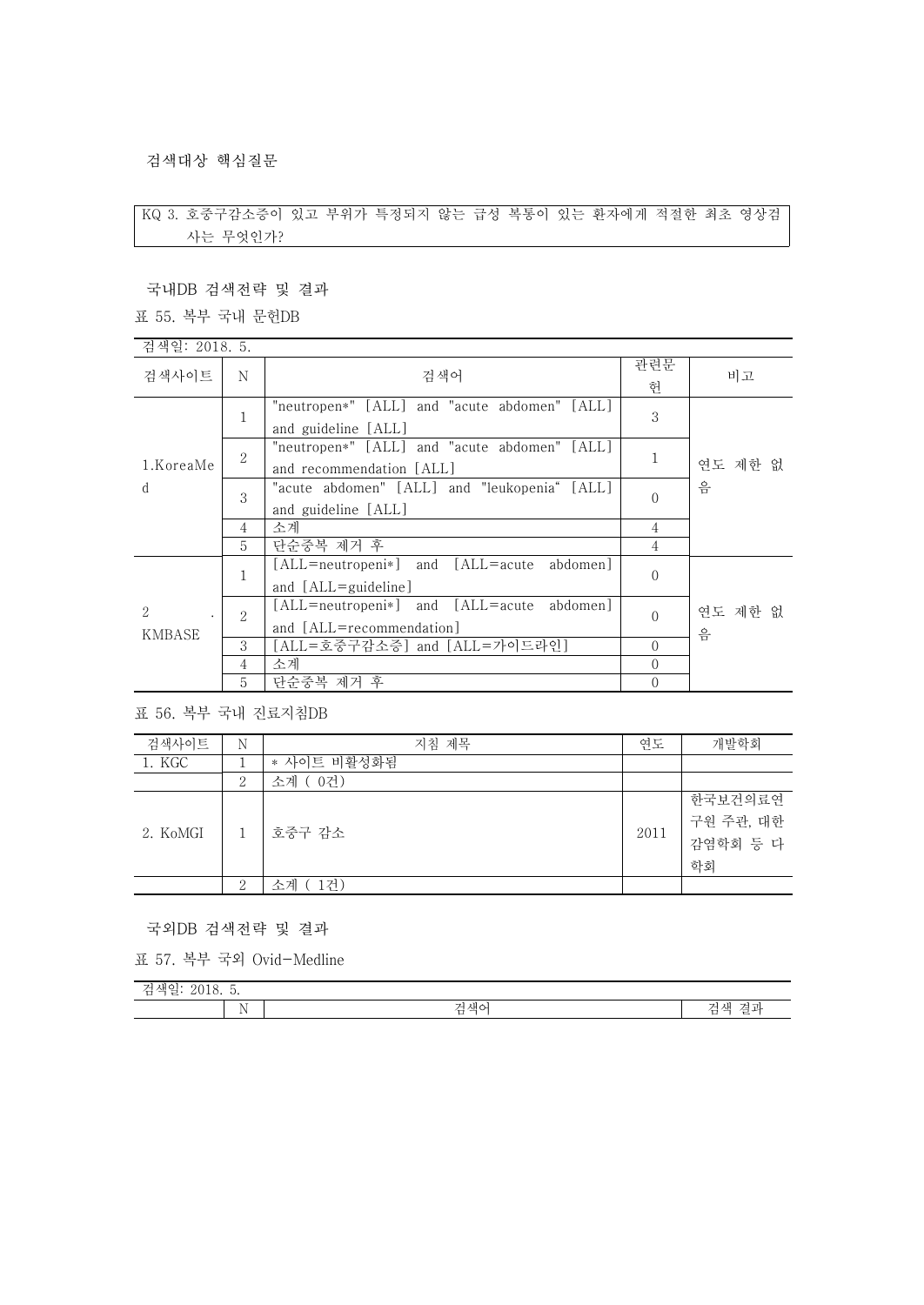| 검색일: 2018. 5. |    |                                                                    |           |  |
|---------------|----|--------------------------------------------------------------------|-----------|--|
|               | N  | 검색어                                                                | 검색 결과     |  |
| P(1)          |    | Abdomen, Acute/ OR Abdominal Pain/ OR LAPAROTOMY/ OR               |           |  |
|               | 1  | APPENDICITIS/ OR DIVERTICULITIS/ OR CHOLECYSTITIS/                 | 77,944    |  |
|               |    | (appendicitis or diverticulitis or cholecystitis or (neutoropenia) |           |  |
|               |    | or neutrop\$ or leucopenia or leukopenia) or abdominal pain or     |           |  |
|               | 2  | abdomen pain or acute abdomen or laparotomy or (abdom\$ adj3       | 276,104   |  |
|               |    | surgery) or (abdom\$ adj3 operation)).tw.                          |           |  |
|               | 3  | exp FEBRILE NEUTROPENIA/                                           | 707       |  |
|               | 4  | $OR/1-3$                                                           | 193,060   |  |
|               | 5  | Tomography, X-Ray Computed/ OR CT.tw                               | 480,139   |  |
|               | 6  | (contrast OR enhance\$).tw                                         | 1,696,681 |  |
|               | 7  | $4$ and $5$                                                        | 55,232    |  |
| 검사            | 8  | Magnetic Resonance Imaging/ OR Multidetector<br>Computed           | 764,016   |  |
|               |    | Tomography/ OR ULTRASONOGRAPHY/                                    |           |  |
|               | 9  | (MRI OR MDCT OR ultrasonogra\$ OR sonography).tw                   | 282,915   |  |
|               | 10 | (imaging or radiolog\$ or radiograp\$).tw                          | 843,316   |  |
|               | 11 | $OR/7-10$                                                          | 1,400,406 |  |
| P&검사          | 12 | 4 and 11                                                           | 26,889    |  |
|               | 13 | (guideline\$ or recommendation\$).ti. or (practice guideline or    |           |  |
| 지침필터          |    | guideline).pt                                                      | 99,091    |  |
| 종합            | 14 |                                                                    | 102       |  |

## 표 58. 복부 국외 Ovid-Embase

| 검색일: 2018. 5. |    |                                                                                                                                                                                                                                               |           |
|---------------|----|-----------------------------------------------------------------------------------------------------------------------------------------------------------------------------------------------------------------------------------------------|-----------|
| 구분            | N  | 검색어                                                                                                                                                                                                                                           | 검색 결과     |
| $\mathbf{P}$  | 1  | 'acute abdomen'/exp OR 'abdominal pain'/exp OR 'laparotomy'<br>OR 'appendicitis'/exp OR 'diverticulitis'/exp<br>0 <sub>R</sub><br>/exp<br>'cholecystitis'<br>/exp                                                                             | 254,696   |
|               | 2  | (appendicitis OR diverticulitis OR cholecystitis OR neutoropenia<br>OR 'neutropen*' OR leu?openia OR 'abdominal pain' OR<br>'abdomen pain' OR 'acute abdomen' OR laparotomy OR 'abdom*<br>NEAR/3 surgery' OR 'abdom* NEAR/3 operation'):ab,ti | 251,676   |
|               | 3  | 1 OR 2                                                                                                                                                                                                                                        | 374,585   |
|               | 4  | 'computer assisted tomography'/exp OR ct:ab,ti                                                                                                                                                                                                | 1,502,881 |
|               | 5  | contrast:ab,ti OR enhanced:ab,ti                                                                                                                                                                                                              | 739,180   |
|               | 6  | 4 AND 5                                                                                                                                                                                                                                       | 1,659,504 |
| 검사            | 7  | 'Magnetic Resonance Imaging'/exp OR 'multidetector computed<br>tomography'/exp OR 'ultrasonography'/exp                                                                                                                                       | 1,775,992 |
|               | 8  | (MRI OR MDCT OR ultrasonogra\$ OR sonography):ab,ti                                                                                                                                                                                           | 184,343   |
|               | 9  | (imaging or radiolo* or radiograp*):ab,ti                                                                                                                                                                                                     | 832,075   |
|               | 10 | radiodiagnosis/exp                                                                                                                                                                                                                            | 186,321   |
|               | 11 | 6 OR 7 OR 8 OR 9 OR 10                                                                                                                                                                                                                        | 1,329,154 |
| P&검사          | 12 | 3 and 11                                                                                                                                                                                                                                      | 26,569    |
| 지침 필터         | 13 | guideline*:ti OR recommendation*:ti                                                                                                                                                                                                           | 125,672   |
| 종합            | 14 | 12 and 13                                                                                                                                                                                                                                     | 384       |